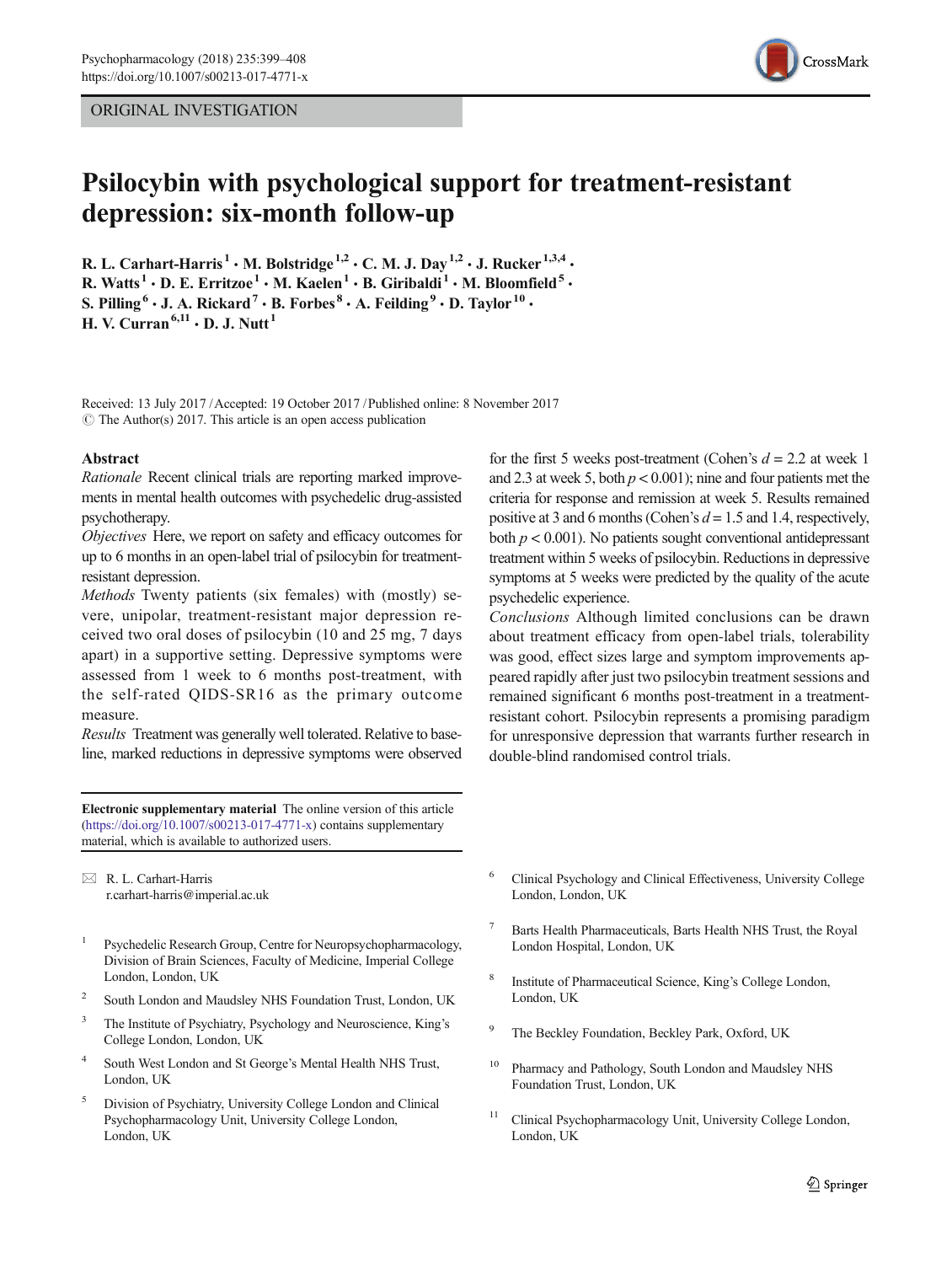Keywords Serotonin . 5-HT2AR . Depression . Treatment-resistant depression . Psilocybin . Psychedelic . Mood . Hallucinogen . Psychotherapy

## Introduction

Psilocybin is a naturally occurring plant alkaloid that is being increasingly researched as treatment for a range of different psychiatric disorders (Carhart-Harris and Goodwin [2017](#page-8-0)). Four separate trials have reported improvements in depressive symptoms after psilocybin-assisted psychotherapy (Griffiths et al. [2016](#page-8-0); Ross et al. [2016](#page-9-0); Grob et al. [2011;](#page-8-0) Carhart-Harris et al. [2016\)](#page-8-0), including one in which 'treatment-resistant depression' was the primary criterion for inclusion (Carhart-Harris et al. [2016\)](#page-8-0). Psilocybin has shown promise in the treatment of obsessive compulsive disorder (Moreno et al. [2006\)](#page-9-0), alcohol (Bogenschutz et al. [2015](#page-8-0)) and tobacco addiction (Johnson et al. [2014\)](#page-9-0) and anxiety related to terminal diagnoses (Griffiths et al. [2016;](#page-8-0) Ross et al. [2016](#page-9-0); Grob et al. [2011](#page-8-0)). Treatment procedures typically involve psychological preparation prior to one or two therapist-supported drug sessions followed by psychological integration. Using a consistent model (i.e. involving appropriate psychological support), sustained improvements in well-being in healthy individuals were observed after a single dose of psilocybin in a doubleblind design incorporating an active placebo (Griffiths et al. [2008\)](#page-8-0).

Studies involving other serotonergic psychedelics combined with psychological support have found similarly promising outcomes: Sustained reductions in end-of-life anxiety were observed after LSD-assisted psychotherapy (Gasser et al. [2014\)](#page-8-0), and reduced depressive symptoms were seen after ayahuasca in patients with 'recurrent depression' (Osorio Fde et al. [2015;](#page-9-0) Sanches et al. [2016\)](#page-9-0). Naturalistic, observational studies of ayahuasca support its long-term well-being promoting and anti-addiction properties (Thomas et al. [2013;](#page-9-0) Bouso et al. [2012](#page-8-0)) and a recent population survey found lower rates of suicidality and psychological distress in association with psychedelic drug use (Hendricks et al. [2015](#page-8-0))—an anomalous association for a drug of potential misuse. Drug experts and users have consistently rated psilocybin as the least harmful and potentially 'most beneficial' drug of potential misuse (Carhart-Harris and Nutt [2013](#page-8-0); van Amsterdam et al. [2015\)](#page-8-0)—although the influence of context (e.g. expectations and environmental factors) on potential harms and benefits has been much emphasised (Hartogsohn [2016](#page-8-0); Carhart-Harris et al., in review). Further evidence favouring the therapeutic potential of psychedelics can be found in literature documenting the extensive research carried out with these compounds in the mid-twentieth century, e.g. two relevant meta-analyses have found positive safety and efficacy data for LSD for alcohol dependence (Krebs and Johansen [2012\)](#page-9-0)

and mood disorders (Rucker et al. [2016\)](#page-9-0). See Carhart-Harris and Goodwin ([2017](#page-8-0)) for a review of historical and recent trials with psychedelics.

Like all serotonergic psychedelics, psilocybin initiates its characteristic effects via serotonin 2A receptor (5-HT2AR) agonism (Vollenweider et al. [1998](#page-9-0)). 5-HT2AR signalling has been associated with better responses to conventional antidepressants (Qesseveur et al. [2016;](#page-9-0) Petit et al. [2014\)](#page-9-0), and preclinical work indicates that 5-HT2AR signalling may mediate (at least some of) the therapeutic effects of SSRIs (Nic Dhonnchadha et al. [2005](#page-9-0); Buchborn et al. [2014\)](#page-8-0). Paradoxically, 5-HT2AR antagonists have been found to augment the antidepressant effects of SSRIs (Ostroff and Nelson [1999\)](#page-9-0) and many effective antidepressant augmentation medications have 5-HT2AR antagonist properties (Carpenter et al. [1999\)](#page-8-0). This paradox implies that 5-HT2AR agonism *and* antagonism can achieve consistent ends, in terms of alleviating depressive symptoms, but via different mechanisms (see Carhart-Harris et al. ([2017](#page-8-0)) and Carhart-Harris and Nutt [\(2017\)](#page-8-0) for a relevant discussion).

The present report documents an extension to our recently published pilot study assessing psilocybin with psychological support for treatment-resistant depression. The number of patients treated was increased from 12 to 20 and the follow-up period extended from 3 to 6 months.

# Methods

## Approvals and drug source

This clinical trial received a favourable opinion from the National Research Ethics Service (NRES) London-West London, was sponsored and approved by Imperial College London's Joint Research and Complication Organisation (JRCO), was adopted by the National Institute of Health Research (NIHR) Clinical Research Network (CRN) and was reviewed and approved by the Medicines and Healthcare products Regulatory Agency (MHRA). A Home Office Licence for storage and dispensing of Schedule One drugs was obtained. Psilocybin was obtained from THC Pharm (Frankfurt) and formulated into the investigational medicinal product (5 mg psilocybin in size 0 capsules) by Guy's and St Thomas' Hospital's Pharmacy Manufacturing Unit (London, UK).

#### Study design

This was an open-label feasibility study in 20 patients with treatment-resistant depression. Treatment involved two oral doses of psilocybin (10 and 25 mg), 7 days apart. The primary outcome was mean change in the severity of self-reported (SR) depressive symptoms (measured primarily with the 16-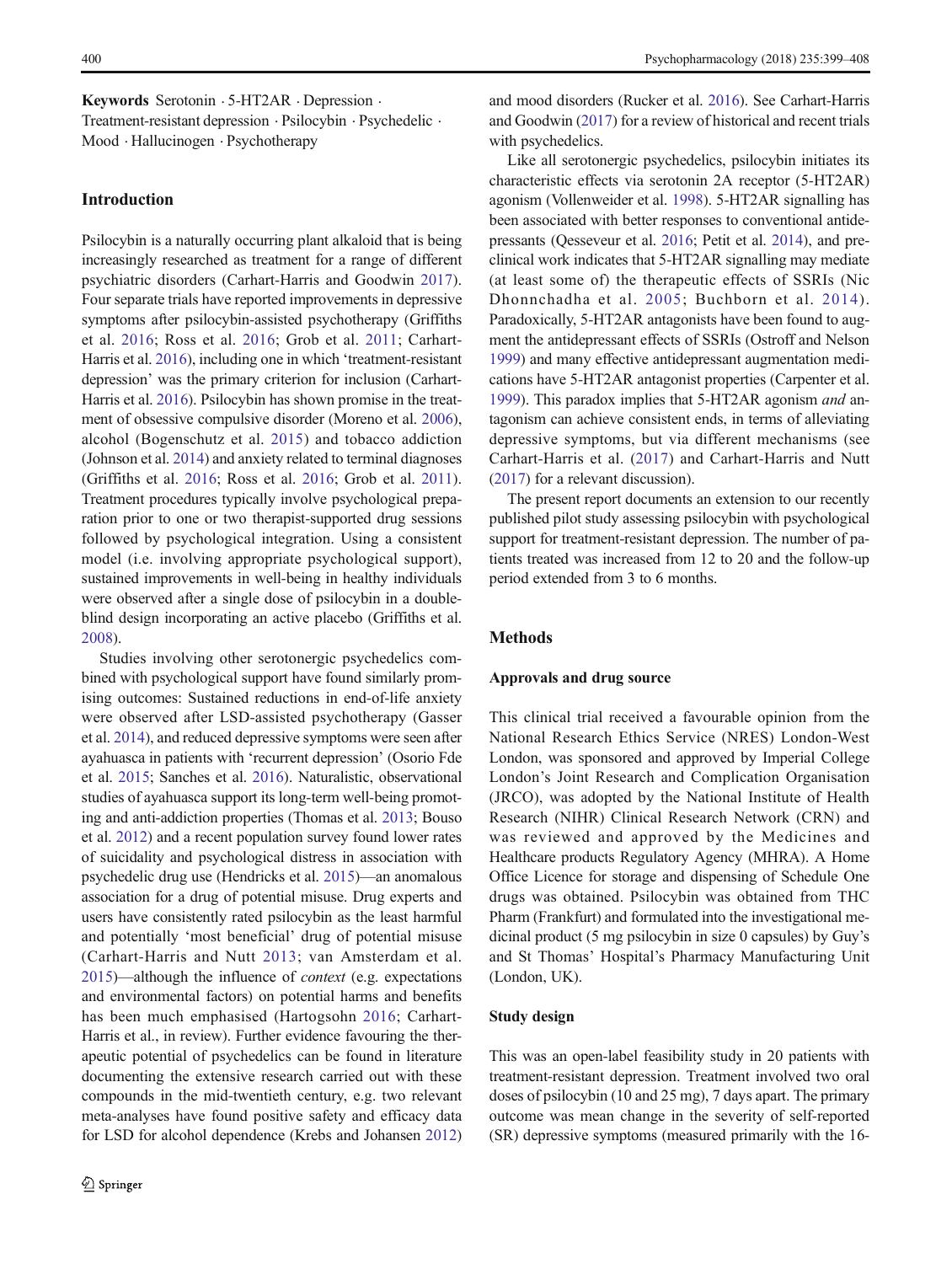item Quick Inventory of Depressive Symptoms, QIDS-SR16) from baseline to specific time points after the high-dose psilocybin session (henceforth referred to as 'post-treatment'). QIDS-SR16 ratings were collected 1–3 and 5 weeks and 3 and 6 months post-treatment, with 5 weeks post-treatment regarded as the primary endpoint. BDI (depression) and STAI (anxiety) ratings were collected at 1 week and 3 and 6 months. SHAPS (anhedonia) was collected at 1 week and 3 months and HAM-D (depression, clinician-administered) and GAF (global functioning, clinician administered) ratings were collected at 1 week only. These secondary measures were collected to enable comparisons to be made with other studies that use the same measures. For this reason and since they were highly correlated with the primary outcome measure, we chose not to correct for their use. A revised  $\alpha$  of 0.05/  $6 = 0.0083$  for the six post-treatment QIDS-SR16 contrasts vs baseline was used however.

## Trial procedures

Full details of trial procedures can be found in Carhart-Harris et al. ([2016](#page-8-0)). Briefly, patients contacted the study team after which a telephone screen was organised with the main study psychiatrist. After checking eligibility criteria, candidates were invited for a screening visit at the Imperial Clinical Research Facility (ICRF) at the Hammersmith Hospital. This comprised of informed consent, documenting mental and physical health backgrounds, a psychiatric interview (MINI-5) to confirm diagnosis, physical examination, routine blood tests, ECG, urine test for drugs of abuse and pregnancy where relevant, a breathalyser and the completion of baseline assessments.

The main inclusion criteria were as follows: unipolar major depression of at least moderate severity (16+ on the 21-item HAM-D) and no improvement despite two courses of pharmacologically distinct antidepressant medications for an adequate duration (6 weeks minimum) within the current episode. Main exclusion criteria were as follows: a current or previously diagnosed psychotic disorder or an immediate family member with a diagnosed psychotic disorder.

Patients' mental health histories were confirmed with their GP or psychiatrist prior to study entry. With the exception of patient 2 (Table [1](#page-3-0)), eligible patients medicated with an antidepressant were advised to stop this for the trial, to avoid suspected attenuation of psilocybin's effects (Bonson et al. [1996\)](#page-8-0). This was done in a tapered manner under careful supervision from the study psychiatrist. Washout occurred over at least 2 weeks prior to study entry, with the exception of patient 6, who stopped tramadol use only after the first psilocybin session (when the tramadol use was discovered).

Eligible patients attended a pretreatment MRI scan and psychological preparation visit, followed by two dosing sessions, separated by 1 week. In the first session, patients received 10 mg psilocybin and in the second, 25 mg. Patients were seen the following day for debriefing and a post-treatment MRI scan, and for one final time 1 week after the 25-mg session. Subsequent follow-up measures were collected remotely. Patients emailed their completed questionnaires to the study team. Six-month follow-up interviews were carried out by RW with all 20 patients and the relevant qualitative data are reported elsewhere (Watts et al. [2017](#page-9-0)).

#### Reporting Side effects

Side effects were documented based on patient reports in response to the question: "Have you experienced any side effects in relation to the treatment?^ This was asked at all posttreatment visits and any spontaneously reported or observed side effects were also documented.

#### Psychological support

Psychological support comprised of three components: (1) preparation (P), (2) acute and peri-acute support (S) and (3) integration (I). (1) Preparation (P) involves getting to know the patient and his/her background, building a relationship of trust and providing some information on what can be expected from psilocybin and how best to navigate its effects. (2) Support (S) involves being physically and emotionally present for the patient before, during and after the acute drug session. It may incorporate empathetic listening and reassurance, for example. (3) Integration (I) involves non-judgmental listening to the patient's testimony after his/her experience and may occasionally feature some interpretation regarding the content of the experience and its potential meaning, as well as advice regarding maintaining and cultivating positive changes in outlook and lifestyle. We assign the acronym PSI to these core components of psychological support.

# 11-Dimension altered states of consciousness (11D-ASC) questionnaire

This is a 94-item questionnaire, of which 44 items are scored. The 44 items are factorised according to a previous validation paper (Studerus et al. [2010](#page-9-0)). Each item is scored as in a visual analogue scale with the upper anchor reading "much more than usual" and the bottom one reading "no more than usual". Patients performed the 11D-ASC at the end of each dosing day when the subjective effects of psilocybin had subsided to a negligible level; however, ratings were done with reference to the period when effects were most intense.  $t$  tests with Bonferroni correction (revised  $\alpha = 0.05/11 = 0.0045$ ) contrasted scores for the 10- and 25-mg dose sessions.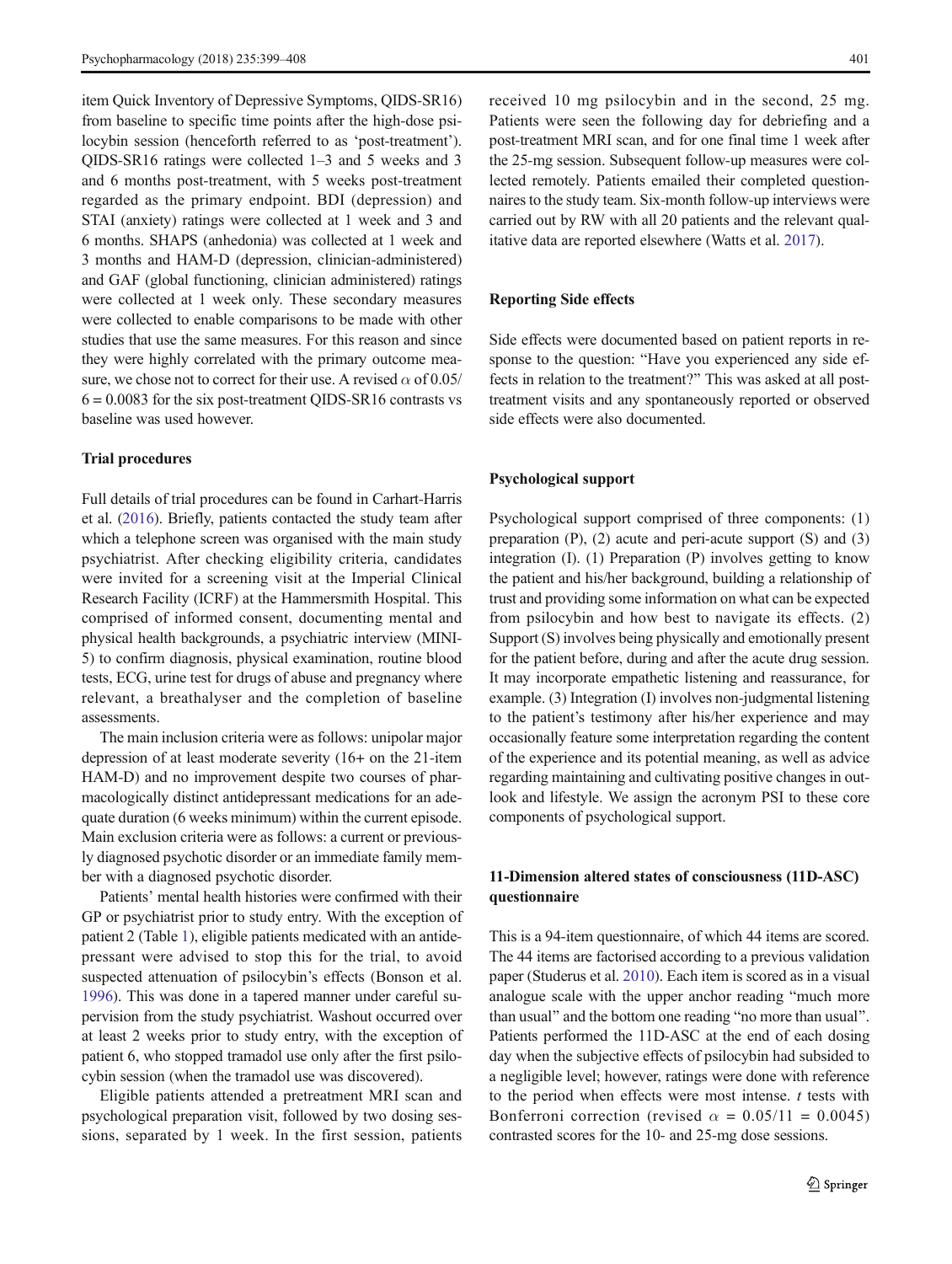<span id="page-3-0"></span>

| Table 1 Baseline characteristics and demographics: SSRI = selective serotonin reuptake inhibitor, SNRI = serotonin-noradrenaline reuptake inhibitor, NDRI = noradrenaline-dopamine reuptake         |
|-----------------------------------------------------------------------------------------------------------------------------------------------------------------------------------------------------|
| inhibitor, NSSRI = noradrenaline and specific serotonin reuptake inhibitor, MAOI = monoamine oxidase inhibitor, Na + channel blocker = sodium channel blocker (e.g. lithium), TCA = tricyclic       |
| antidepressant, SARI = serotonin antagonist and reuptake inhibitor (e.g. trazodone), DRI = dopamine reuptake inhibitor. CBT = cognitive behavioural therapy, MBT = mindfulness CBT, CNT = cognitive |
| narrative therapy, $GT =$ group therapy, $CS =$ counselling, $JA =$ Jungian analysis                                                                                                                |

| Number Sex |            | Age<br>(years) |              | Ethnicity Employment Illness<br>status | duration<br>(years) | 16      |                    | D       |         | QIDS- BDI HAM- STAI Past meds                                               | Past<br>psychotherapy | Education                        | Weekly<br>alcohol | Previous<br>psilocybin |
|------------|------------|----------------|--------------|----------------------------------------|---------------------|---------|--------------------|---------|---------|-----------------------------------------------------------------------------|-----------------------|----------------------------------|-------------------|------------------------|
|            | Female 43  |                | <b>Black</b> | Employed                               | 30                  | 19      | 36                 | 19      | 72      | SSRI (two), SNRI (two), NDRI, NSSRI, MAOI                                   | None                  | Masters                          | $\mathbf{1}$      | $\mathbf{0}$           |
| 2          | Male       | 40             |              | Hispanic Unemployed 25                 |                     | 20      | 33                 | 28      | 76      | SSRI (two), SNRI, NDRI, NSSRI, Na + channel<br>blocker (two), ketamine, TCA | <b>CNT</b>            | <b>Masters</b>                   | $\boldsymbol{0}$  | $\boldsymbol{0}$       |
| 3          | Male       | 37             | White        | Employed                               | 17                  | 22      | 22                 | 18      | 63      | SSRI (two), SNRI                                                            | CBT, GT               | College post 0<br>A-levels       |                   | $\boldsymbol{0}$       |
| 4          | Female 30  |                | White        | Studying                               | 10                  | 14      | 26                 | 18      | 67      | NDRI, NSSRI                                                                 | <b>CBT</b>            | Postgrad                         | $\boldsymbol{0}$  | 1                      |
| 5          | Male       | 34             | White        | Unemployed 12                          |                     | 19      | 38                 | 25      | 71      | SSRI (three), TCA                                                           | CBT, MBT              | Degree                           | $\overline{0}$    | $\mathbf{0}$           |
| 6          | Female 57  |                | White        | Unemployed 29                          |                     | 19      | 39                 | 23      | 78      | SSRI (four), SNRI, SARI                                                     | <b>CS</b>             | Degree                           | 2                 | 2                      |
|            | Male       | 52             | White        | Unemployed 27                          |                     | 18      | 33                 | 22      | 57      | TCA, SARI                                                                   | CS, MBT               | <b>GCSE</b>                      | $\mathbf{0}$      | 3                      |
| 8          | Female 37  |                | White        | Employed                               | 17                  | 19      | 39                 | 17      | 71      | SSRI (two), TCA                                                             | CS                    | Degree                           | 2                 | $\boldsymbol{0}$       |
| 9          | Male       | 37             | White        | Unemployed 15                          |                     | 20      | 32                 | 26      | 71      | SSRI (three), SNRI                                                          | CS, CBT               | Masters                          | 6                 | $\boldsymbol{0}$       |
| 10         | Female 36  |                | <b>Black</b> | Unemployed 8                           |                     | 21      | 47                 | 28      | 75      | SSRI (two), NSSRI                                                           | CS                    | Left uni                         | 18                | 3                      |
| 11         | Female 64  |                | White        | Employed                               | 15                  | 18      | 24                 | 16      | 72      | SSRI (four), SNRI (two), NDRI, MAOI, Na +<br>channel blocker, SARI, DRI     | <b>CBT</b>            | PhD                              | $\mathbf{1}$      | 3                      |
| 12         | Male       | 45             | White        | Employed                               | 8                   | 21      | 35                 | 17      | 68      | SSRI, TCA                                                                   | <b>CBT</b>            | Uni                              | $\mathbf{0}$      | $\mathbf{0}$           |
| 13         | Male       | 27             | White        | Employed                               | 7                   | 18      | 29                 | 26      | 55      | SSRI, TCA, SARI, NDRI                                                       | <b>CBT</b>            | <b>Masters</b>                   | 8                 | $\mathbf{0}$           |
| 14         | Male       | 49             | White        | Unemployed 30                          |                     | 23      | 36                 | 29      | 70      | SSRI (four), SNRI, TCA, NDRI                                                | JA, GT                | Degree                           | $\mathbf{0}$      | 1                      |
| 15         | Male       | 56             | <b>Black</b> | Unemployed 30                          |                     | 25      | 44                 | 36      | 66      | <b>SSRI, SARI</b>                                                           | <b>CBT</b>            | Degree                           | $\boldsymbol{0}$  | $\boldsymbol{0}$       |
| 16         | Male       | 42             | White        | Unemployed 22                          |                     | 17      | 45                 | 29      | 69      | SSRI (three), SARI (two), TCA                                               | None                  | Degree                           | $\boldsymbol{0}$  | $\boldsymbol{0}$       |
| 17         | Male       | 31             | Asian        | Unemployed 6                           |                     | 19      | 44                 | 20      | 66      | SSRI, SNRI                                                                  | None                  | Left school                      | $\boldsymbol{0}$  |                        |
| 18         | Male       | 58             | White        | Part retired                           | 10                  | 16      | 28                 | 28      | 61      | SSRI (two), SARI                                                            | JA                    | Degree                           | $\mathbf{0}$      | $\mathbf{0}$           |
| 19         | Male       | 62             | White        | Retired                                | 15                  | 17      | 42                 | 24      | 74      | SSRI (two), TCA, pregabalin                                                 | JA                    | <b>Masters</b>                   | 15                | $\mathbf{0}$           |
| 20         | Male       | 44             | White        | Unemployed 20                          |                     | 14      | 27                 | 28      | 68      | SSRI (three), SARI, SNRI, Na + channel blocker, CBT, MBT<br>TCA, MAOI       |                       | Degree                           | 20                | $\mathbf{0}$           |
| Group      | 6          | 44.1           | 15           | 11                                     | 17.7(8.5)           | 19      | 35                 | 23.9    | 68.5    | 4.6(2.6)                                                                    | 17                    | 18 higher ed 3.7 (6.5) 0.7 (1.1) |                   |                        |
|            | fe-        | (11)           | White        | Unemplo-                               |                     | $(2,-)$ | $(-$               | $(5. -$ | $(6. -$ |                                                                             | psychother-           |                                  |                   |                        |
|            | mal-<br>es |                |              | yed                                    |                     | 7)      | $7 -$<br>$\cdot$ - | 4)      | (0)     |                                                                             | apy                   |                                  |                   |                        |
|            |            |                |              |                                        |                     |         | 4)                 |         |         |                                                                             |                       |                                  |                   |                        |
|            |            |                |              |                                        |                     |         |                    |         |         |                                                                             |                       |                                  |                   |                        |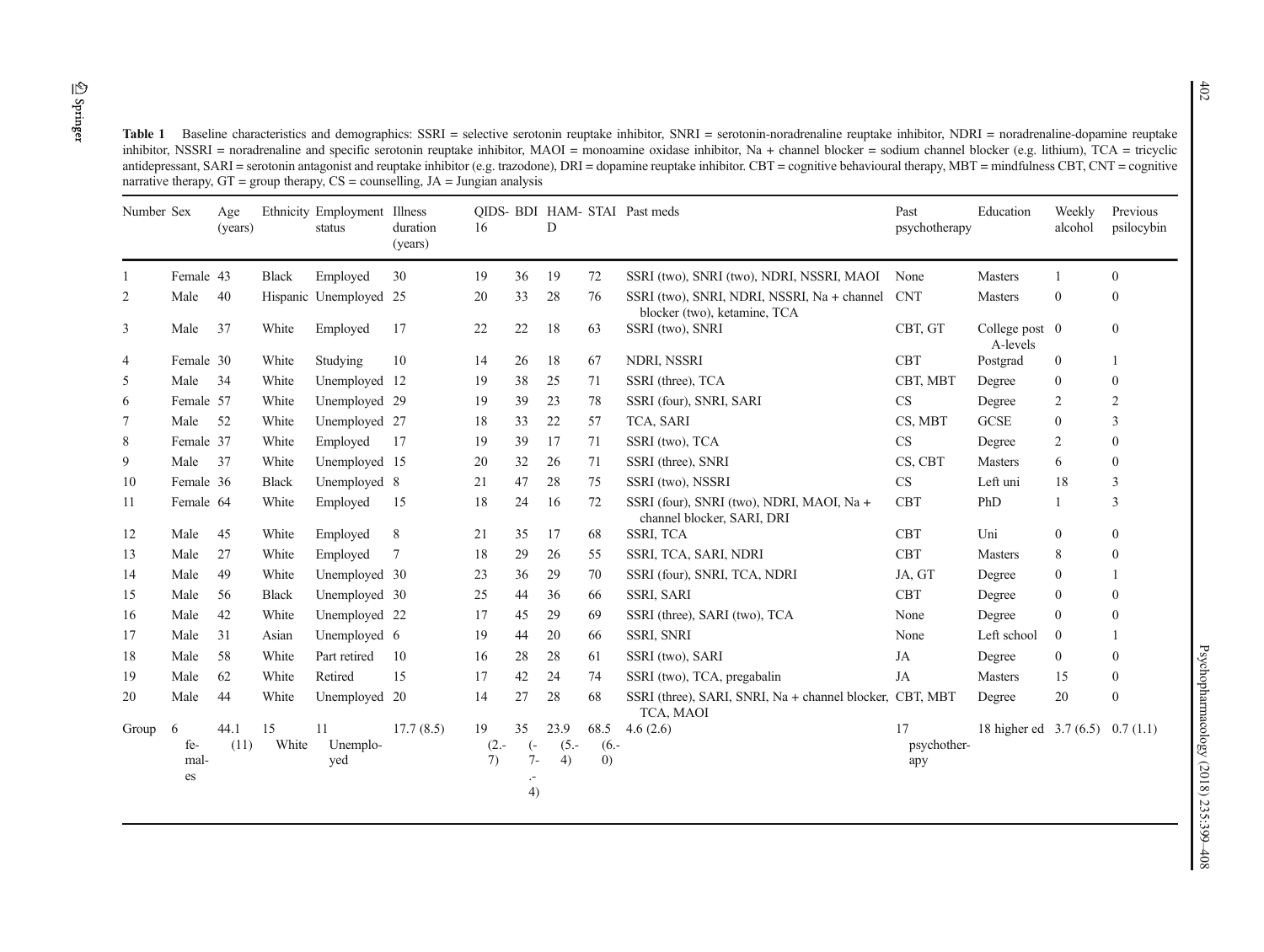#### <span id="page-4-0"></span>Data analysis

Two-tailed paired t tests were performed for all pre- vs posttreatment OIDS-S16 contrasts, with Bonferroni corrected  $\alpha$  of  $0.05/6 = 0.0083$  for the six post-treatment time intervals. 95% confidence intervals (CI) are provided. Effect sizes were calculated using Cohen's d values for dependent data. We chose not to correct for additional clinical measures beyond correcting for QIDS-SR16 changes at multiple time points. This decision was made so as to avoid introducing type 2 errors through overly conservative correction and because of the high covariance between clinical measures (see "Results" section). For transparency, we provide all relevant  $p$  values and effect sizes.

# Results

## Patients

One hundred and twenty people expressed an interest in the study. Seventy-four were considered appropriate for a telephone screen, from which 29 were invited for a screening visit. Twenty were ultimately recruited for the trial and 19 completed all measures. Data on 12 of the 20 have been previously reported (Carhart-Harris et al. [2016\)](#page-8-0) and these 12 are included in the present analysis. Patients' demographic and clinical characteristics are shown in Table [1](#page-3-0). Eighteen of the 20 patients met the criteria for severe or very severe depression at baseline (QIDS-SR16 score of  $\geq$  16); the remaining two meeting the criteria for "moderate" depression (QIDS-SR16 score  $\geq$  11, < 16). The median number of (lifetime) failed previous medications was 4, the mean was  $4.6 \pm 2.6$ and the maximum was 11. The mean duration of illness of the sample was  $17.7 \pm 8.4$  years (range = 7–30 years), as assessed by the question: "For how long has your current depression lasted?" Note that none of the demographic variables were predictive of treatment response, including past use of psilocybin.

Data were analysed for the 19 who completed all assessment time points. Relative to baseline, QIDS-SR16 scores were significantly reduced at all six post-treatment time points  $(p < 0.001)$ , with the maximum effect size at 5 weeks  $(-9.2, ...)$ 95% CI =  $-11.8$  to  $-6.6$ ,  $t = -7.2$ ,  $p < 0.001$ , Cohen's  $d = 2.3$ ) (see Fig. [1\)](#page-5-0). Of the 19 patients who completed all assessments, all showed some reduction in depression severity at 1 week and these were sustained in the majority for 3–5 weeks. Changes in HAM-D ratings from baseline to 1-week posttreatment showed a reasonable correspondence with changes in QIDS-SR16 data across the same period ( $r = 0.61$ ,  $p < 0.001$ ) and the relationship between the QIDS-SR16 and BDI at 1 week was very strong ( $r = 0.81$ ,  $p < 0.001$ ).

BDI scores were significantly reduced at 1 week (mean reduction =  $-22.7$ , 95% CI =  $-17.6$  to  $-27.8$ ,  $p < 0.001$ ), 3 months (mean reduction =  $-15.3$ , 95% CI =  $-8.7$  to  $-21.9$ ,  $p < 0.001$ ) and 6 months post-treatment (mean reduction =  $-14.9$ , 95% CI =  $-8.7$  to  $-21.1$ ,  $p < 0.001$ ); STAI-T anxiety scores were significantly reduced at 1 week (mean reduction =  $-23.8$ , 95% CI =  $-16.5$  to  $-31.1$ ,  $p < 0.001$ ), 3 months (mean reduction =  $-12.2$ , 95% CI =  $-6.1$  to  $-18.3$ ,  $p < 0.001$ ) and 6 months post-treatment (mean reduction =  $-14.8$ , 95% CI =  $-8.1$  to  $-21.6$ ,  $p < 0.001$ ); SHAPS anhedonia scores were significantly reduced at 1 week (mean reduction =  $-4.6$ , 95% CI =  $-2.6$  to  $-6.6$ ,  $p < 0.001$ ) and 3 months post-treatment (mean reduction  $=$  - 3.3, 95%  $CI = -1.1$  to  $-5.5$ ,  $p = 0.005$ ); HAM-D scores were significantly reduced at 1 week post-treatment (mean reduction =  $-14.8$ , 95% CI =  $-11$  to  $-18.6$ ,  $p < 0.001$ ); and GAF scores were significantly increased 1 week posttreatment (mean increase =  $+ 25.3$ , 95% CI = 17.1 to 33.5,  $p < 0.001$  —see Table [2.](#page-6-0)

Treatment was generally well tolerated and there were no serious adverse events. One patient became uncommunicative during the peak of his 25-mg psilocybin experience but this normalised after the acute drug effects had abated. Follow-up discussions revealed that his experience had been "blissful" and beneficial but also overwhelming (see supplementary file). Regretfully, this patient chose not to complete further follow-up measures, with the exception of the QIDS-SR16 and BDI scores at 6 months post-treatment. Follow-up scores were 25 (QIDS) and 40 (BDI) at 6 months. See Watts et al. [\(2017\)](#page-9-0) for more details about individual cases.

A brief note: this experience, combined with evidence supporting the importance of patient-therapist rapport in the psychedelic treatment model (e.g. Carhart-Harris et al., in review), has motivated us to revise the exclusion criteria for future psilocybin trials, i.e. with "psychiatric condition judged to be incompatible with establishment of rapport with therapy team and/or safe exposure to psilocybin, e.g. suspected borderline personality disorder^ added as a criterion for exclusion.

Consistent with our earlier report on the initial 12 patients from this trial (Carhart-Harris et al. [2016](#page-8-0)), transient anxiety lasting for minutes  $(n = 15)$  and headaches lasting no more than  $1-2$  days ( $n = 8$ ) were the most common side effects. Five reported transient nausea but there were no cases of vomiting. Three reported transient paranoia within the duration of the acute drug experience but this was short-lived in every case. As with all our previous work with this compound, there were no reported cases of so-called flashbacks or persisting perceptual changes.

Fourteen patients reported visions of an autobiographical nature. In most cases, such visions were regarded as insightful and informative. One patient reported a vision of his father attempting to physically harm him when he was child,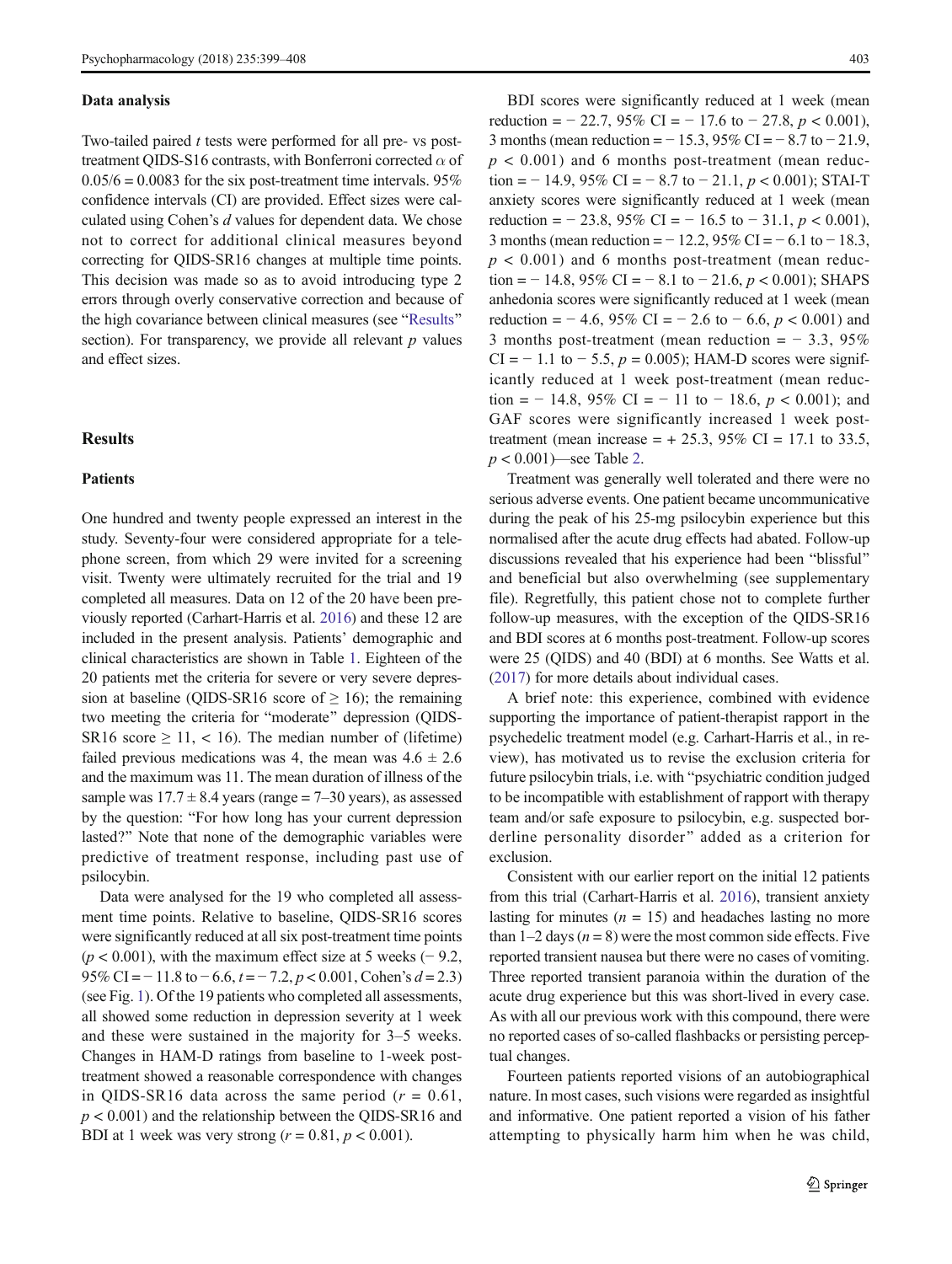<span id="page-5-0"></span>

Fig. 1 Depression severity vs time: depression severity determined by the primary outcome measure, self-rated QIDS-SR16. Mean values were calculated for the 19 completers. Data are shown for the QIDS scores of 16–20 considered to reflect severe depression. All post-treatment assessments were obtained after the high-dose session, i.e. 1-week post-treatment refers to 1 week after the 25-mg psilocybin dose. Mean values are represented by the black horizontal bars with positive standard errors also

something he claimed not to have been previously conscious of. This patient subsequently felt confused about the authenticity of this putative memory and this was associated with a transient worsening of symptoms (see weeks 2 and 3 in fig. S1). Appealing to clinical equipoise, the study team felt it best practice not to make a judgement on the veridicality of this alleged memory but open and compassionate listening was maintained and the patient subsequently improved.

Suicidality scores on the QIDS-SR16 were significantly reduced 1 and 2 weeks post-treatment (mean reductions at week 1 =  $-$  0.9, 95% CI =  $-$  0.4 to  $-$  1.4,  $p < 0.002$ ; mean reduction at week  $2 = -0.85$ , 95% CI =  $-0.4$  to  $-1.3$ ,  $p = 0.004$ ), with trend decreases at 3 (mean reduction =  $-0.8$ , 95% CI =  $-0.25$  to  $-1.3$ ,  $p = 0.01$ ) and 5 weeks (mean reduction =  $-$  0.7, 95% CI =  $-$  0.22 to  $-$  1.2,  $p = 0.01$ ). Scores on the suicide item of the HAM-D were significantly decreased 1-week post-treatment (mean reduction =  $-$  0.95, 95% CI =  $-0.58$  to  $-1.3$ ,  $p < 0.001$ ), with 16 of 19 patients scoring 0 at this time point and none showing an increase from baseline nor scoring the maximum on this measure. Scores on the genital/sexual dysfunction item of the HAM-D were also significantly reduced 1-week post-treatment (mean reduction =  $-$  0.58, 95% CI =  $-$  0.18 to  $-$  0.98,  $p = 0.002$ ) and no one scored the maximum nor showed an increase in sexual dysfunction from baseline.

The complete 11D-ASC scores can be found in the supplementary file. After Bonferroni correction  $(0.05/11 = 0.004)$ , values for *experience of unity* (mean difference  $= 0.26, 95\%$  $CI = 0.12$  to 0.41,  $p = 0.001$ ), spiritual experience (mean

included. Cohen's d values vs baseline are shown in red, all contrasts vs baseline yielded  $p$  values of  $< 0.001$  with the exception of the 6 month contrast which was  $p = 0.0035$ . Patient 17's data is not included in the chart due to absent data points at 1 week to 4 months; however, his baseline and 6-month data is included in the text contained in "[Results](#page-4-0)" section and retrospective ratings for 1 and 3 weeks post-treatment were also obtained and are reported in the text only

difference = 0.28, 95% CI = 0.11 to 0.41,  $p < 0.001$ ), *blissful* state (mean difference = 0.3, 95% CI = 0.16 to 0.44,  $p < 0.001$ ), insightfulness (mean difference = 0.26, 95%)  $CI = 0.11$  to 0.41,  $p < 0.001$ ) and *complex imagery* (mean difference = 0.18, 95% CI = 0.08 to 0.28,  $p < 0.001$ ) were found to be significantly higher after 25 mg psilocybin than the 10-mg dose.

Previous work has indicated a strong relationship between the following 11D-ASC factors: experience of unity, spiritual experience and blissful state (Studerus et al. [2010\)](#page-9-0); and a multiple correlation analysis confirmed their interrelatedness here  $(r > 0.92$  for all permutations). We therefore decided to treat them as one factor (assigned the acronym 'USB'), taking mean values for each patient. Testing the hypothesis that this USB factor and insight would predict better clinical outcomes, we found significant relationships between mean scores of USB and insight (Fig. [2\)](#page-7-0) during the 25-mg psilocybin experience and changes in QIDS-SR16 scores at 5 weeks  $(r = -0.49, p = 0.03$  and  $r = -0.57, p = 0.01$ , respectively).

After the 6-month endpoint, information was collected on other treatments received by the patients (Watts et al. [2017\)](#page-9-0). With the exception of patient 2 (who remained on venlafaxine throughout the trial and also received CBT shortly afterwards), no patients received additional treatments within 5 weeks of the 25-mg psilocybin dose. Six began new courses of antidepressant medication after the 3-month time point. Five received psychotherapy (CBT, psychodynamic, counselling and group therapy  $\times$  2) shortly before or after the 3-month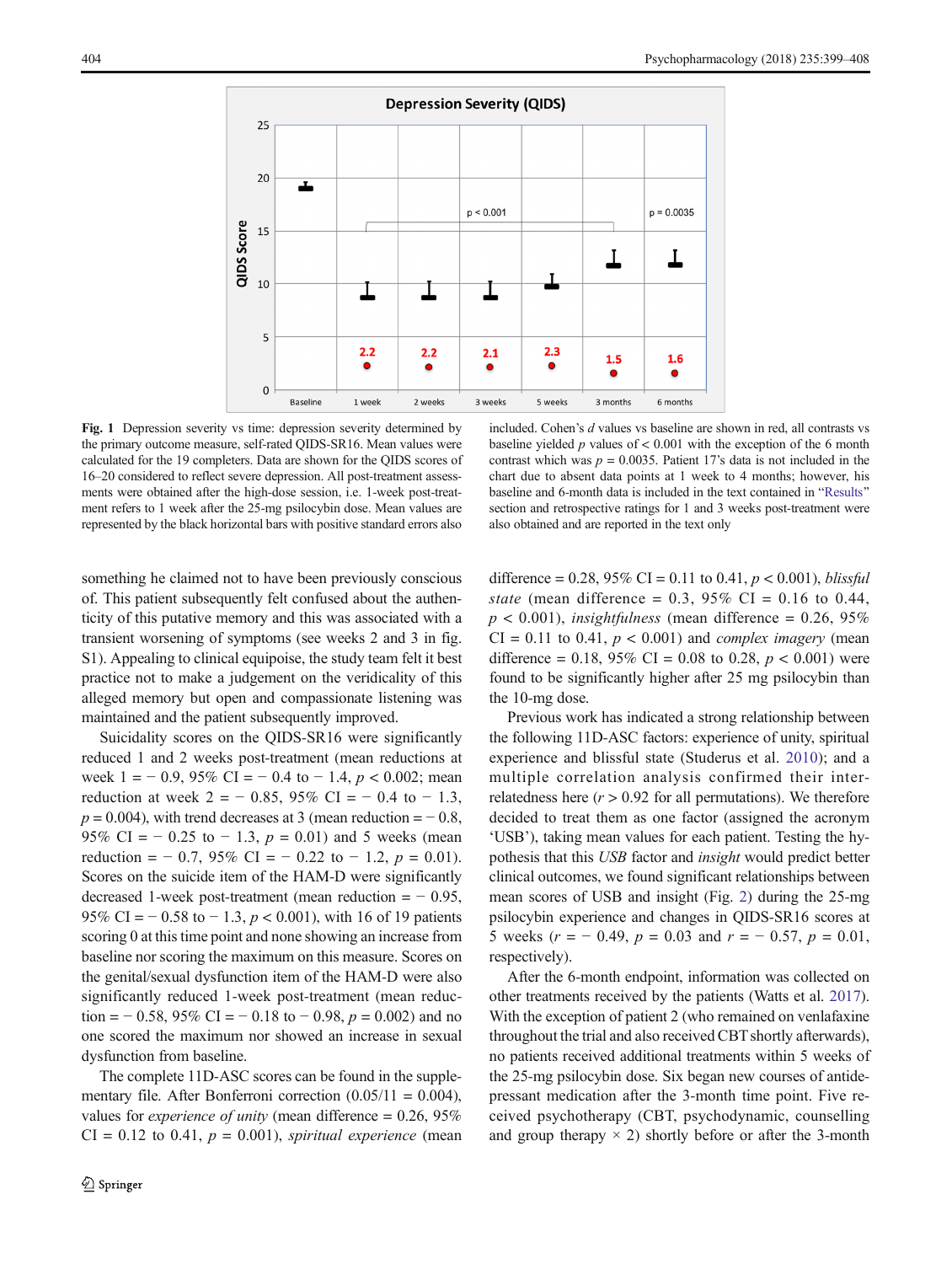<span id="page-6-0"></span>

|                                       | BDI |                   |                                                           |                   | <b>INTS</b>   |                   |                                     |                  | <b>SHAPS</b> |                 |                 | HAM-D                                                                                      |                    | GAF            |                   |
|---------------------------------------|-----|-------------------|-----------------------------------------------------------|-------------------|---------------|-------------------|-------------------------------------|------------------|--------------|-----------------|-----------------|--------------------------------------------------------------------------------------------|--------------------|----------------|-------------------|
|                                       |     |                   | Baseline 1 week 3 months 6 months                         |                   |               |                   |                                     |                  |              |                 |                 | Baseline I week 3 months 6 months Baseline I week 3 months Baseline I week Baseline I week |                    |                |                   |
| Mean (SD)                             |     |                   | $(7.3)$ $(11.1)$ $(13.9)$ $(13.9)$<br>34.5 11.8 19.2 19.5 |                   | 68.6<br>(6.1) | $44.8$<br>(15.7)  | $\frac{56.5}{(13.3)}$               | $53.8$<br>(13.3) | $6.6$ 1.9    | $(4.1)$ $(2.7)$ | 3.3<br>(4.2)    | $24.1(5.4)$ 9.3                                                                            | $(7.6)$            | (10.3)<br>48.9 | (16.05)<br>74.2   |
| vs baseline (SD)<br><b>Difference</b> |     | (10.6)<br>$-22.7$ | (13.7)<br>$-15.3$                                         | $-14.9$<br>(12.0) |               | $-23.8$<br>(15.2) | $-12.2$<br>(12.7)                   | $-14.8$<br>(14)  |              | (4.1)<br>$-4.6$ | $-3.3$<br>(4.6) |                                                                                            | $(7.8)$<br>$-14.8$ |                | $+25.3$<br>(17.1) |
| Cohen's $d$                           |     | 2.5               |                                                           |                   |               | 2.2               | 1.2                                 |                  |              |                 | $\frac{8}{6}$   |                                                                                            | 2.3                |                |                   |
| p value                               |     |                   | $p < 0.001$ $p < 0.001$ $p < 0.00$                        |                   |               |                   | $p < 0.001$ $p < 0.001$ $p < 0.001$ |                  |              | p < 0.001       | $p = 0.005$     |                                                                                            | p < 0.001          |                | p < 0.001         |

period and five sought and successfully obtained psilocybin (without sanction from the study team) between 3 and 6 months. Removing the five that obtained psilocybin from the 3- and 6-month analyses did not substantially alter the main results: at 3 months, the effect size increased to 1.6 and the p value remained  $< 0.001$ ; and at 6 months, the effect size increased to 1.7 and the p value became 0.018.

Assessing relapse at 6 months in responders (at 5 weeks) revealed only three of nine cases—with the remaining six maintaining response—even when using conservative criteria for relapse of QIDS score of 6+ or above at 6 months. These data tentatively imply that psilocybin may protect against relapse to an equivalent extent to daily use of an established antidepressant—as seen in discontinuation trials where responders either continue on medication (33% relapse) or transfer to placebo (46% relapse) for 6 months (Gueorguieva et al. [2017\)](#page-8-0). Two major caveats here, however, are that one cannot reliably extrapolate from a sample of nine, and whereas patients in our trial received no interventions from us beyond the integration work done 1 week after their 25-mg psilocybin session, patients in clinical trials typically ingest a potentially active antidepressant daily for 6 months.

# Discussion

This paper presents updated and extended data from an openlabel clinical trial assessing psilocybin with psychological support for treatment-resistant depression. Findings corroborate our (Carhart-Harris et al. [2016\)](#page-8-0) and others' previous results (Griffiths et al. [2016;](#page-8-0) Ross et al. [2016;](#page-9-0) Grob et al. [2011](#page-8-0)) supporting the safety and efficacy of psilocybin for depressive and anxiety symptoms. A fast and sustained response exceeding what might be expected from a placebo response was observed in many of the patients (see Carhart-Harris and Nutt ([2016](#page-8-0)) for a relevant discussion). Notably, all 19 completers showed some reductions in the QIDS-SR16 scores at 1-week post-treatment and (nominally) maximal effects were seen at 5 weeks. Other interventions, not formally part of the present trial, confounded outcomes at 3 and 6 months, although safety was maintained and a sizeable proportion of the sample continued to demonstrate benefit (see Watts et al. [\(2017\)](#page-9-0) for more details). Conclusions on efficacy are limited by the absence of a control condition in this trial, however.

Recent studies (Griffiths et al. [2016;](#page-8-0) Ross et al. [2016;](#page-9-0) Carhart-Harris et al. [2016\)](#page-8-0), including the present one, help demonstrate the feasibility of treating patients with major depressive disorder with psilocybin plus psychological support. Two recent double-blind randomised control trials (RCTs) of psilocybin for depression and anxiety symptoms in a combined sample of 80 patients with life-threatening cancer found consistent safety and efficacy outcomes with those reported here (Griffiths et al. [2016;](#page-8-0) Ross et al. [2016](#page-9-0)). Only a subset of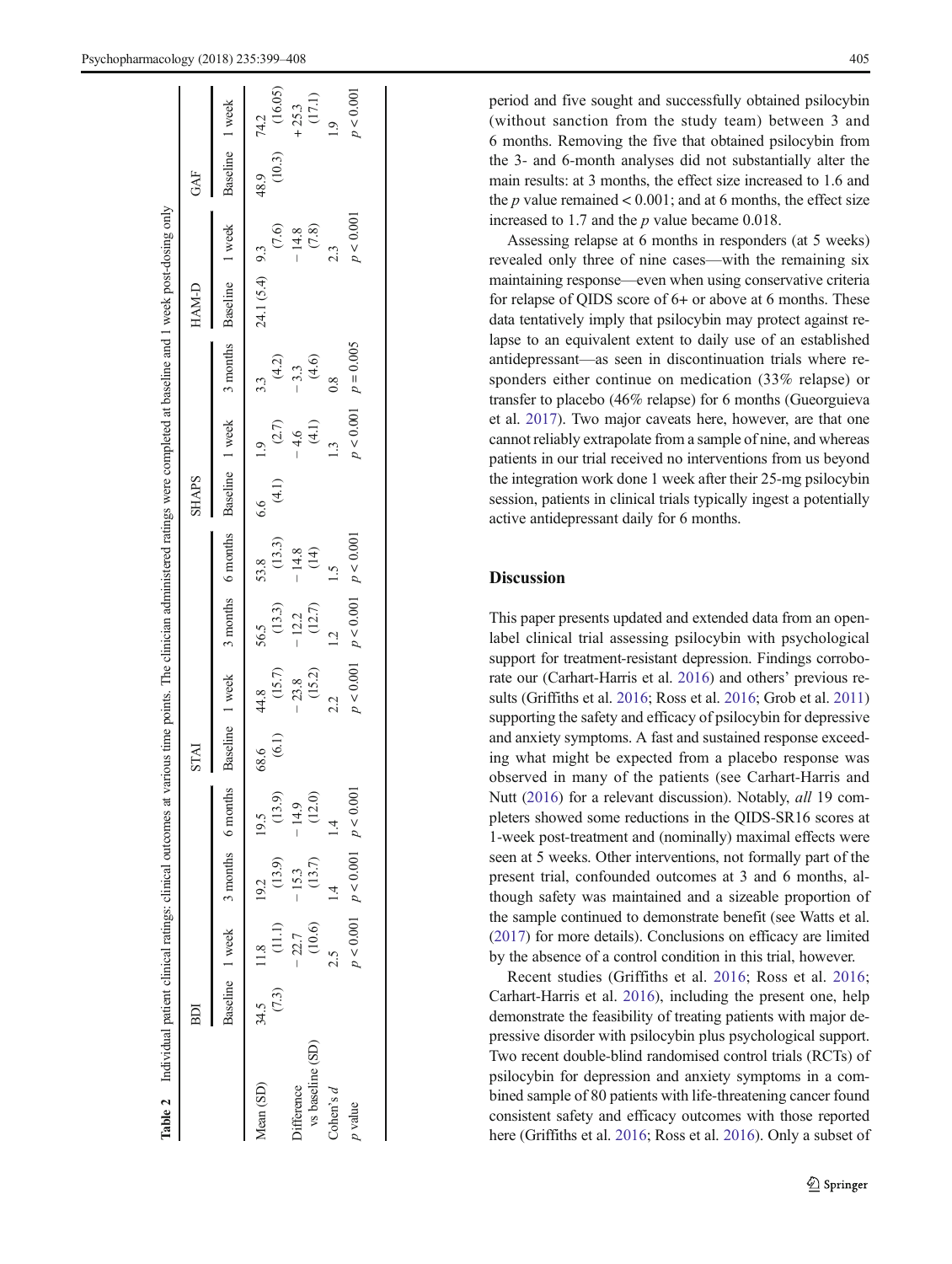<span id="page-7-0"></span>Fig. 2 Acute 'insight' measured by the 'insightfulness' factor of the 11D-ASC rated in the evening after the 25-mg psilocybin experience correlated significantly with reductions in depressive symptoms 5 weeks later  $(r = -0.57, p = 0.01,$  two-tailed)



patients recruited into these studies met the criteria for major depressive disorder however, and symptoms were not of the same severity as those seen here (i.e. mean baseline BDI scores were 18.1 and 16 in the Griffiths et al. and Ross et al. studies, respectively, whereas they were 35 in the present study). A comprehensive RCT designed to properly assess psilocybin's efficacy for major depressive disorder, with some form of placebo control, is therefore warranted (Carhart-Harris and Goodwin [2017\)](#page-8-0).

Regarding mechanisms, we recently proposed a model by which psychedelic-induced 5-HT2AR signalling rapidly induces an acute state of plasticity in which an enriched context (Carhart-Harris et al., in review) may lead to cognitive biases being revised (Carhart-Harris and Nutt [2017](#page-8-0); Carhart-Harris and Goodwin [2017\)](#page-8-0)—see also Branchi ([2011](#page-8-0)). The abovereported correlation between acute 'insightfulness' and enduring reductions in depressive symptoms may be viewed as broadly supportive of this model. Moreover, recently published fMRI data collected as part of the present trial may help to develop and refine this model (Roseman et al., in review; Carhart-Harris et al., in review).

Future research should endeavour to better characterise, control and measure the various psychological components contained within the current psychedelic treatment model. There is an assumption that individuals under the influence of a psychedelic are especially sensitive to the context in which the experience occurs, both in terms of (1) prior expectations and other relevant state and trait factors and (2) environmental factors, e.g. the quality of the relationships with persons attending to them before, during and after the experience and patients' relationship to the music listened to during the sessions (Kaelen et al. [2015](#page-9-0))—and this matter has recently been discussed in length (Carhart-Harris et al., in review). In order to properly assess the relative contribution of these variables and their assumed interactions with psilocybin, it will be necessary to properly control and measure them, and this has presently not yet been done to a satisfactory level (see Carhart-Harris et al. (in review) for suggestions on how this might be done).

Relatedly, psychotherapeutic models used to support and mediate the psilocybin experience need to be better defined, tested and potentially manualised. Basic principles for safe therapeutic work with psychedelics can be found in guidelines (Johnson et al. [2008](#page-8-0)) and books (Richards [2015](#page-9-0)) but more systematic verification, refinement and (eventual) manualisation of treatment approaches are needed for subsequent roll-out (Carhart-Harris and Goodwin [2017](#page-8-0)). Moreover, cost-effectiveness will become increasingly salient as the development of psilocybin as a treatment model progresses. The major qualifier here is that experiments intended to evaluate the contribution of psychological variables to the psychedelic experience need to be conceived and conducted with an appreciation of the special vulnerability of individuals under the influence of psychedelics (again, see Carhart-Harris et al. (in review). Thus, certain standards of care, including a certain level of psychological support, may be non-negotiable if safety is to be maintained.

An obvious limitation of the present study is its open-label design and absence of a control condition. The initial plan was to conduct a placebo-controlled RCT but regulatory and drug procurement challenges meant that available resources could only support a smaller trial. The present results may be viewed as a successful demonstration of proof-of-principle, however, supporting the view that psilocybin can be given safely, even in severe cases of depression, with the caveat that appropriate control of context (e.g. the provision of psychological support and a comfortable environment) is essential for positive outcomes (Carhart-Harris et al., in review). Impressions of efficacy gleaned from the present study's findings may be cautiously described as 'promising'—and if supported by larger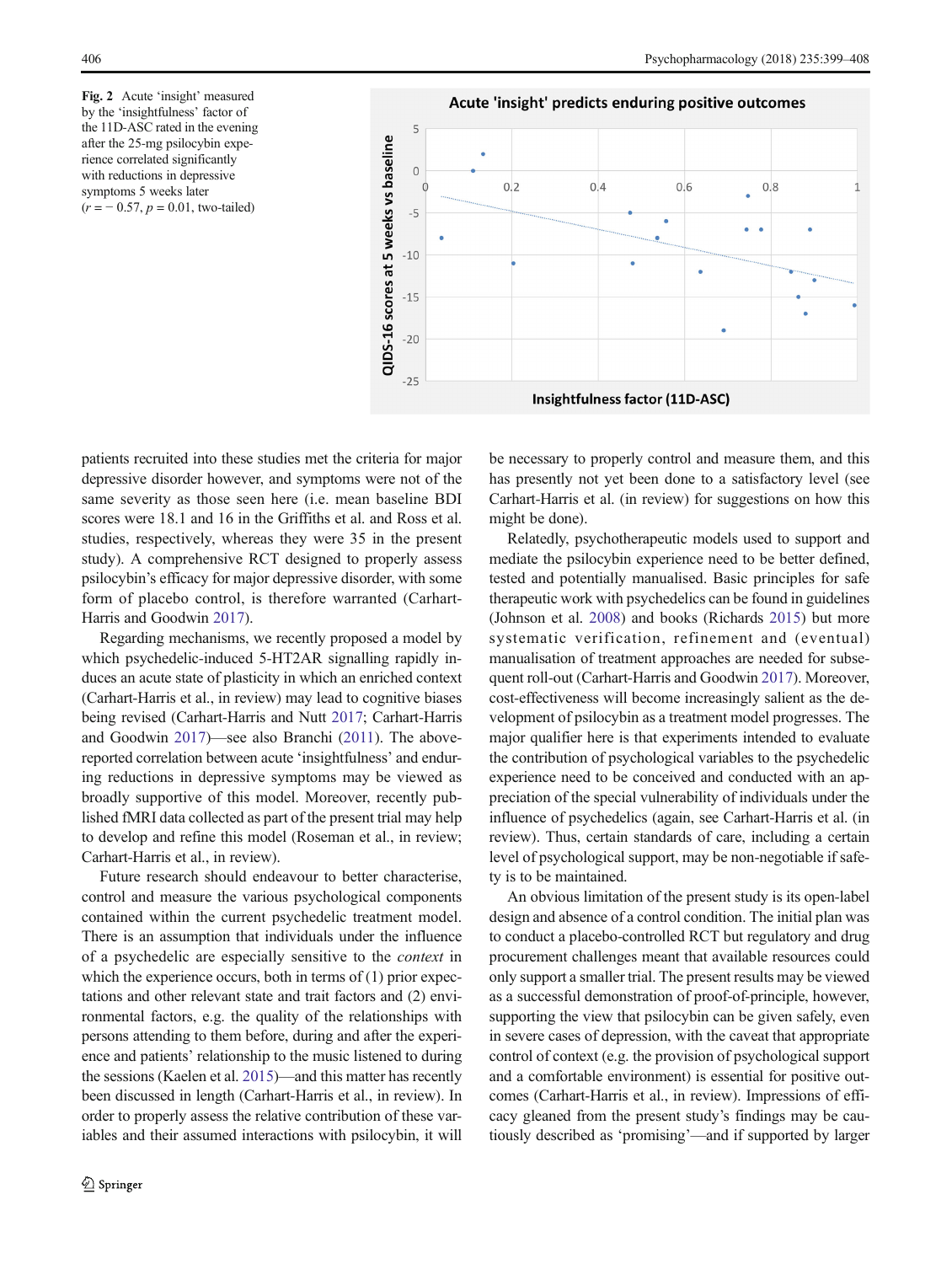<span id="page-8-0"></span>and better controlled trials, psilocybin's low toxicity, favourable side effect profile and putative rapid and enduring antidepressant action could render it at least competitive with currently available treatments for major depression, whose therapeutic actions may be either delayed, e.g. in the cases of SSRIs and psychotherapy, or short-lived, e.g. in the case of ketamine. Comparative efficacy trials may therefore be an interesting next step. Such designs may also have merit in terms of addressing the challenge of maintaining the study blind in trials with psychedelics (Carhart-Harris and Goodwin 2017).

Another limitation of the present trial is that the final eight patients were all male. This is regretful as it limits extrapolation to the general population, where rates of treatmentresistant depression may be marginally higher in women than in men (Kubitz et al. [2013\)](#page-9-0). Greater effort will be made in future trials to recruit more representative samples of the target population. Another limitation deserving of mention is the issue of assessing duration of current depressive episode. Patients gave estimates based on the question "For how long" has your current depression lasted?" but some chose to estimate based on the duration of their chronic illness, believing they had not experienced a discernable remission for years– decades, even during periods when their symptoms were relatively less severe.

In summary, we have presented updated and extended data from a feasibility trial assessing psilocybin with psychological support for treatment-resistant depression. With the caveat that this was an open-label trial with no control condition, safety and efficacy outcomes continue to support the case for further research (Carhart-Harris and Goodwin 2017). Identifying key psychological and pharmacological variables comprising the treatment model, and testing their assumed interactions, is one of a number of important next steps (Carhart-Harris et al., in review).

Acknowledgements The authors would like to thank Bill Richards, Jeff Guss, Katherine MacLean, Mary Cosimo, Roland Griffiths and Matthew Johnson for their advice on dosing and safety and patient care and to Natalie Rodriguez for the help in the planning phase of this trial. We are also grateful to the Beckley Foundation, Compass Pathways and the Alex Mosley Charitable Trust.

Funding This trial was supported by a UK Medical Research Council Grant and the Alex Mosley Charitable Trust.

#### Compliance with ethical standards

Conflict of interest The authors declare that they have no conflict of interest.

Open Access This article is distributed under the terms of the Creative Commons Attribution 4.0 International License (http:// creativecommons.org/licenses/by/4.0/), which permits unrestricted use, distribution, and reproduction in any medium, provided you give appropriate credit to the original author(s) and the source, provide a link to the Creative Commons license, and indicate if changes were made.

## References

- van Amsterdam J, Nutt D, Phillips L et al (2015) European rating of drug harms. J Psychopharmacol 29:655–660
- Bogenschutz MP, Forcehimes AA, Pommy JA et al (2015) Psilocybinassisted treatment for alcohol dependence: a proof-of-concept study. J Psychopharmacol 29:289–299
- Bonson KR, Buckholtz JW, Murphy DL (1996) Chronic administration of serotonergic antidepressants attenuates the subjective effects of LSD in humans. Neuropsychopharmacology 14:425–436
- Bouso JC, Gonzalez D, Fondevila S et al (2012) Personality, psychopathology, life attitudes and neuropsychological performance among ritual users of Ayahuasca: a longitudinal study. PLoS One 7:e42421
- Branchi I (2011) The double edged sword of neural plasticity: increasing serotonin levels leads to both greater vulnerability to depression and improved capacity to recover. Psychoneuroendocrinology 36:339– 351
- Buchborn T, Schroder H, Hollt V et al (2014) Repeated lysergic acid diethylamide in an animal model of depression: normalisation of learning behaviour and hippocampal serotonin 5-HT2 signalling. J Psychopharmacol 28:545–552
- Carhart-Harris RL and Goodwin GM. (2017) The therapeutic potential of psychedelic drugs: past, present and future. Neuropsychopharmacology
- Carhart-Harris RL, Nutt DJ (2013) Experienced drug users assess the relative harms and benefits of drugs: a web-based survey. J Psychoactive Drugs 45:322–328
- Carhart-Harris RL, Nutt DJ (2016) Question-based drug development for psilocybin - authors' reply. Lancet Psychiatry 3:807
- Carhart-Harris RL, Nutt DJ (2017) Serotonin and brain function: a tale of two receptors. J Psychopharmacol 269881117725915
- Carhart-Harris RL, Bolstridge M, Rucker J et al (2016) Psilocybin with psychological support for treatment-resistant depression: an openlabel feasibility study. Lancet Psychiatry 3:619–627
- Carhart-Harris RL et al (2017) Psilocybin for treatment-resistant depression: fMRI-measured brain mechanisms. Nat Sci Rep 7(1):13187
- Carpenter LL, Jocic Z, Hall JM et al (1999) Mirtazapine augmentation in the treatment of refractory depression. J Clin Psychiatry 60:45–49
- Gasser P, Holstein D, Michel Yet al (2014) Safety and efficacy of lysergic acid diethylamide-assisted psychotherapy for anxiety associated with life-threatening diseases. J Nerv Ment Dis 202:513–520
- Griffiths R, Richards W, Johnson M et al (2008) Mystical-type experiences occasioned by psilocybin mediate the attribution of personal meaning and spiritual significance 14 months later. J Psychopharmacol 22:621–632
- Griffiths RR, Johnson MW, Carducci MA et al (2016) Psilocybin produces substantial and sustained decreases in depression and anxiety in patients with life-threatening cancer: a randomized double-blind trial. J Psychopharmacol 30:1181–1197
- Grob CS, Danforth AL, Chopra GS et al (2011) Pilot study of psilocybin treatment for anxiety in patients with advanced-stage cancer. Arch Gen Psychiatry 68:71–78
- Gueorguieva R, Chekroud AM, Krystal JH (2017) Trajectories of relapse in randomised, placebo-controlled trials of treatment discontinuation in major depressive disorder: an individual patient-level data metaanalysis. Lancet Psychiatry 4(3):230–237
- Hartogsohn I (2016) Set and setting, psychedelics and the placebo response: an extra-pharmacological perspective on psychopharmacology. J Psychopharmacol 30:1259–1267
- Hendricks PS, Thorne CB, Clark CB, et al (2015) Classic psychedelic use is associated with reduced psychological distress and suicidality in the United States adult population. J Psychopharmacol 29(3):280–8
- Johnson M, Richards W, Griffiths R (2008) Human hallucinogen research: guidelines for safety. J Psychopharmacol 22:603–620